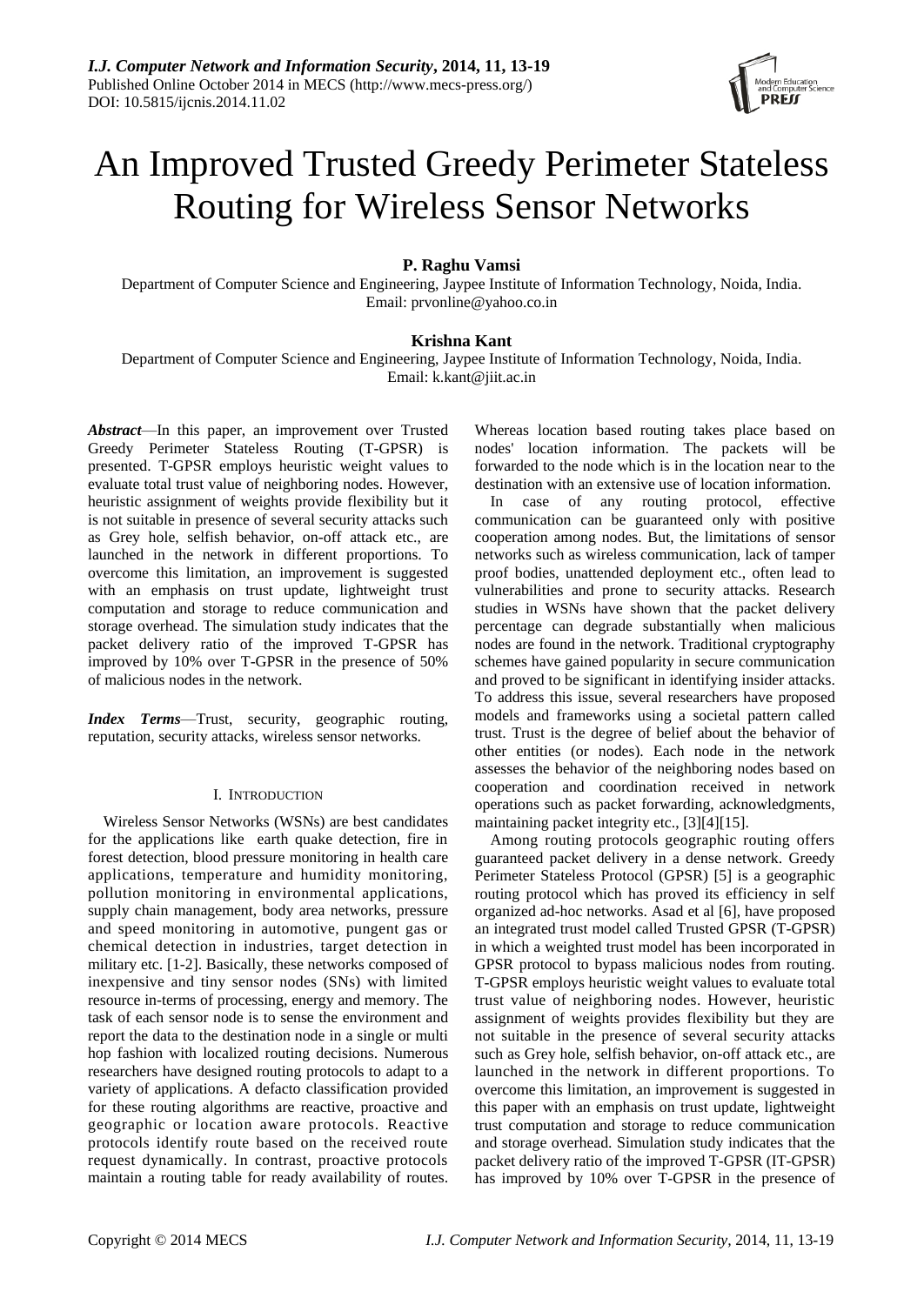50% of malicious nodes in the network.

The rest of the paper is organized as follows: In Section II, trust concepts and previous work are presented. In Section III, the network model, security threats and the network performance metrics considered for evaluating IT-GPSR is presented. In Section IV, improved T-GPSR is presented. In Section V, the performance of IT-GPSR has evaluated with a simulation study. Finally, Section VI concludes the paper.

#### II. TRUST CONCEPTS AND PREVIOUS WORK

## *A. Trust and its concepts*

Basically; trust is an abstract concept on which several definitions are provided in the literature. The concept of trust is used in various fields like psychology, sociology, anthropology, economics, political science, and computer science related fields such as e-commerce, social networks etc [2]. This concept has significantly gained attention in the field of communication to incorporate security. However, trust is utilized to define the degree of belief about the behavior of a particular entity. The trust calculation and establishment are carried out in association with routing protocols. While performing routing, every node maintains a trust table to keep track of the behavior of neighboring nodes to aid routing decisions. This helps in mitigating potential risks such as dead or ambiguous paths and security threats. The trust value can be useful to circulate a warning or alarm message among friend nodes. In case, if the trust value is very low then the node will be isolated from the network.

In a network, a node can obtain subjective observations about its neighbors [3]. In case, if a node calculates how much it trusts another node in a subjective manner then it is said to be direct trust. Whenever trust management is incorporated in routing, each node needs to observe neighboring nodes and predict the reputation by collecting evidences regarding behavior in discharging duties such as cooperation and integrity maintained in packet forwarding, acknowledgements, node energy consideration, distance measurement between neighbors etc. Trust of a node will improve whenever a node exhibits positive behavior or other nodes have positive experiences with it. However, these direct observations may become cumbersome whenever a malicious node responds to every query without performing the required operation. In this case, two nodes may gossip trust information about third node so that all the three nodes indirectly come to know each other trust information. This is said to be indirect trust. In addition to these two ways, nodes can obtain recommendations from the trusted third parties such as a base station or relay nodes or cluster heads. Hence, a node can obtain trust information either directly by first hand, indirectly by second hand in a distributed fashion or by receiving recommendations from trusted third parties in a centralized or hierarchical fashion.

During the initial stage of the network (i.e. after node placement and bootstrapping) each node exhibits positive behavior and cooperation. Security threats can be expected as the network operations progress. A foremost issue to be taken into consideration in this context is how to bootstrap trust. From the time of node bootstrapping, trust values can be gathered by nodes self experiences, direct observations (one hop neighbors), observations in coalition with neighbor nodes (multi hop) and by authenticating identity or certificates for every significant transaction [4].

#### *B. Greedy Perimeter Stateless Routing (GPSR)*

Greedy perimeter stateless routing (GPSR) [5] is a geographic routing protocol which performs routing by identifying neighboring node that is close to the destination. GPSR works with extensive use of locations information of nodes in the network. It works in two modes: Greedy mode and perimeter mode. In Greedy mode, an efficient path will be identified to reach destination. In perimeter mode, the routes are identified along the perimeter of the region. This mode is used when greedy mode fails to find a path towards destination. In addition, for routing decisions, GPSR maintains information related to distance of neighbors, link state of neighbors, and a path vector. All routing decisions are made with one hop information. The distance between neighbors is maintained through periodic beaconing location information. In mobile networks, a node may discover new nodes and its old neighbors can disappear. A fresh list of neighbors is maintained with periodic removal of dead nodes. A well known graph traversal rule called right hand traversal rule is employed in the protocol for perimeter forwarding of packets. During perimeter forwarding graph planarization techniques are used to avoid crossing lines in the network. A node identifies the state of the other node with promiscuous use of the network interface. Both greedy and perimeter methods provide full GPSR protocol. Perimeter mode operates on planar graph when the greedy mode on a full network graph fails.

#### *C. Trusted Greedy Perimeter Stateless Routing (T-GPSR)*

Trust concept has been incorporated in GPSR protocol (T- GPSR) in [6]. T-GPSR considers two service criteria: the number of packets forwarded  $P_f$  and number of packets forwarded without tampering  $P_{wt}$ . The trust of a node  $\dot{j}$  is calculated as

$$
T(node_j) = W(P_f).P_f + W(P_{wt}).P_{wt}
$$
 (1)

Where,  $W(P_f)$  and  $W(P_{wt})$  are weights associated with two services. These weights are set heuristically based on the priority of particular service category. The service criteria  $P_f$  and  $P_{wt}$  are set to 1. Each positive observation is incremented by 1 (count of related service is incremented by 1) and negative observation is subtracted by 1 (count of related service is decremented by 1). Finally, for every trust update interval (TUI) the total trust  $T(node_j)$  of neighboring node j is computed. During routing the data packets are forwarded to neighboring node with highest trust value.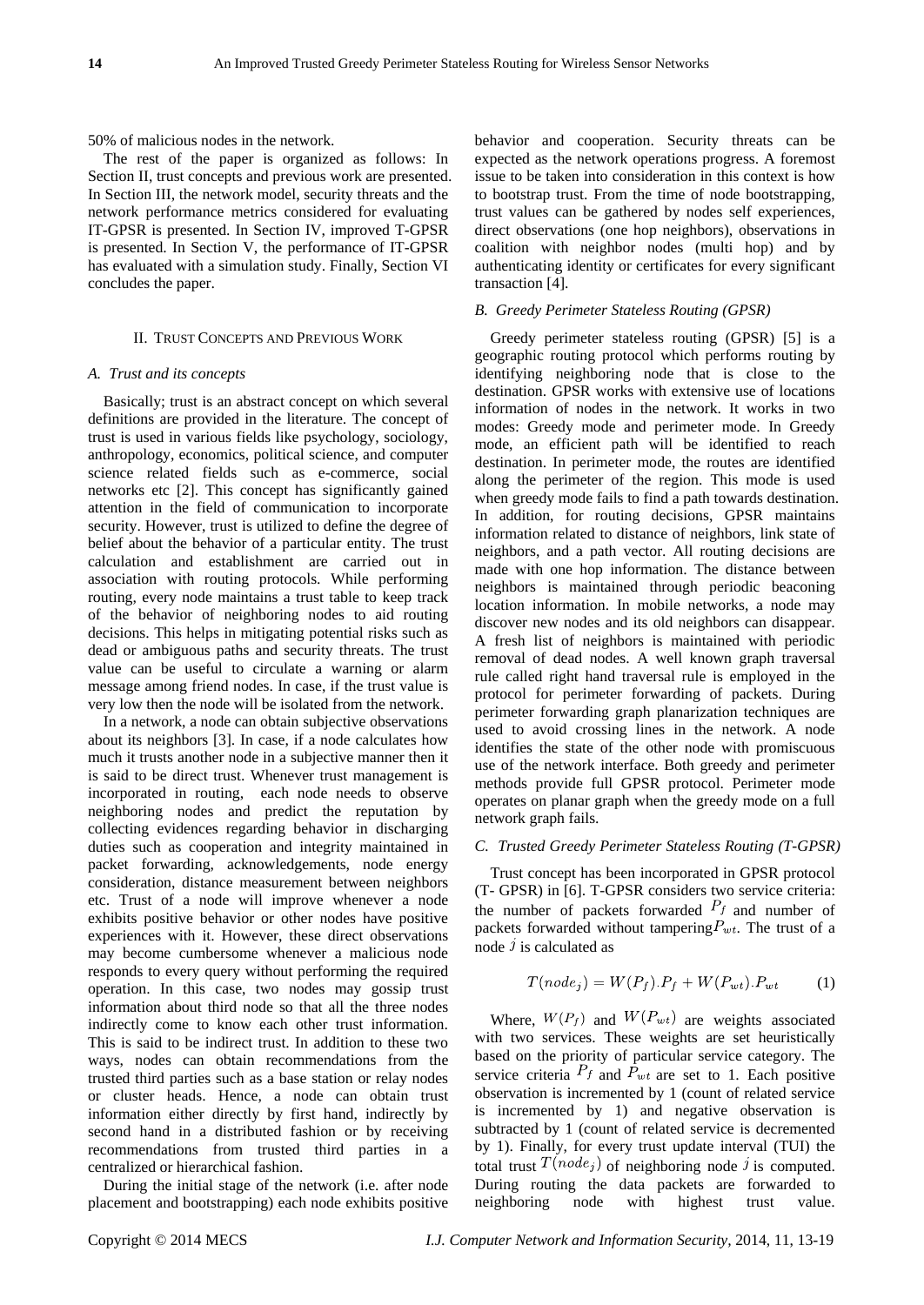Nael et al [7], has proposed a solution for security of geographical forwarding. It includes two parts; first, authors provided location verification to overcome location falsification attacks by placing relay nodes in the network. Second, technique to route authentication and trusted route discovery has been proposed. Ka et al [8], have proposed trust based on geographical scheme with a weight value associated with a packet and node agent. An agent forwards the packet only if it has trust value greater than trust associated with the packet.

## III. NETWORK MODEL, SECURITY THREATS AND NETWORK PERFORMANCE METRICS

#### *A. Network model*

Let S be a set of *n* sensor nodes  $S = (s_1, s_2, \ldots, s_n)$ deployed in a geographical region  $(x_i, y_i)$ . These nodes interact directly with each other to forward the packets. In this model, it is assumed that each node has a unique identity and aware of its own location. Generally, location information will be obtained by installing Global Positioning System (GPS) or using any localization technique [9]. Each node in the network uses a symmetric key for encrypting the data and generating a Hash code for maintaining packet integrity. All the nodes will communicate using bidirectional transceivers. Each node takes advantage of promiscuous mode of the network interface. In promiscuous mode, a node can observe all packets passing through its radio range.

#### *B. Security threats*

In Ad hoc and sensor networks security attacks can occur in two ways [10-12] [18][19]. First, wireless networks are unreliable and more prone to eavesdropping. Jamming attack is one which comes under this category. In this attack, an intruder attempts to jam the signals by interfering with radio frequency used by nodes in the network. A way to mitigate these attacks is by varying the frequency spectrum of the signal. Second, since the nodes in WSN are left unattended, an intruder can attempt for physical capture of nodes, extract the secret information, reprogram the node and replace back to gain full control over the network. These re-programmed nodes exhibits deviated behavior of regular network operation and resulted as security attacks. Such security attacks can be classified as follows:

- *Selfish behavior:* An attacker relies on routing points, such as gateways or routing junctions, so that, packets forwarded by sensor nodes will be simply dropped, there by packets never reach destination. Generally, nodes exhibit selfish behavior to save energy.
- *Grey Hole:* In this attack a malicious node selectively forwards or drops the packets. In addition, a Grey Hole node can tamper the integrity of the packet so that the receiver node drop the packet as it is invalid.
- *On-off attack:* A malicious entity behaves well and worse alternatively so that they can remain undetected while causing damage in the network.
- *Modification Attack:* A malicious node modifies the packet integrity by tampering its unique code or Hash code so that a receiving node discards the packet as invalid.

In the IT-GPSR, it is assumed that threats are launched by malicious nodes after deployment of the network. In this work, all the above described security attacks are studied.

## *C. Performance metrics*

The following network performance metrics are considered to evaluate the efficiency of the proposed model.

- *Packet Delivery Fraction:* It is the ratio of number of packets received by the destination node to the number of packets sent by the source node.
- *Packet Forwards:* It is the number of data packets that are successfully forwarded by the intermediate nodes.
- *Average hop count:* It is the mean number of hops that the data packets are traversed to reach their destination.
	- *Throughput:* It is the mean data bits sent per second in the network.

#### IV. IMPROVED T-GPSR (IT-GPSR)

In this section, IT-GPSR for secure geographic routing is described. Pseudo code for trust derivation and computation is provided in Fig 1. This model focuses on systematic weight assignment, systematic trust update, lightweight trust computation and storage to reduce communication and storage overhead. Without loss of generality, every node in the network maintains a neighbor table which keeps track of neighboring node identities and corresponding location information. In addition to it, every node maintains a packet buffer table which stores a copy of all outgoing data packets and forwarding node identity. Like T-GPSR, every node in the network keeps track of two service criteria; first, number of packets forwarded  $(P_f)$  and second, number of packets forwarded without modification  $(P_{wt})$ . Initially these two service criteria counters are initialized to 1

## *A. Systematic weight assignment*

Every node switches its receiver into promiscuous mode each time they transmit a data or control packet (tap () function). With this switching, a node can overhear all ongoing packets in its transmission range. Let A and B are the sending and receiving nodes respectively, when node A transmits the data packet then it stores the copy of the packet in the packet buffer table and observes for the sent packet in promiscuous mode. If node A observes the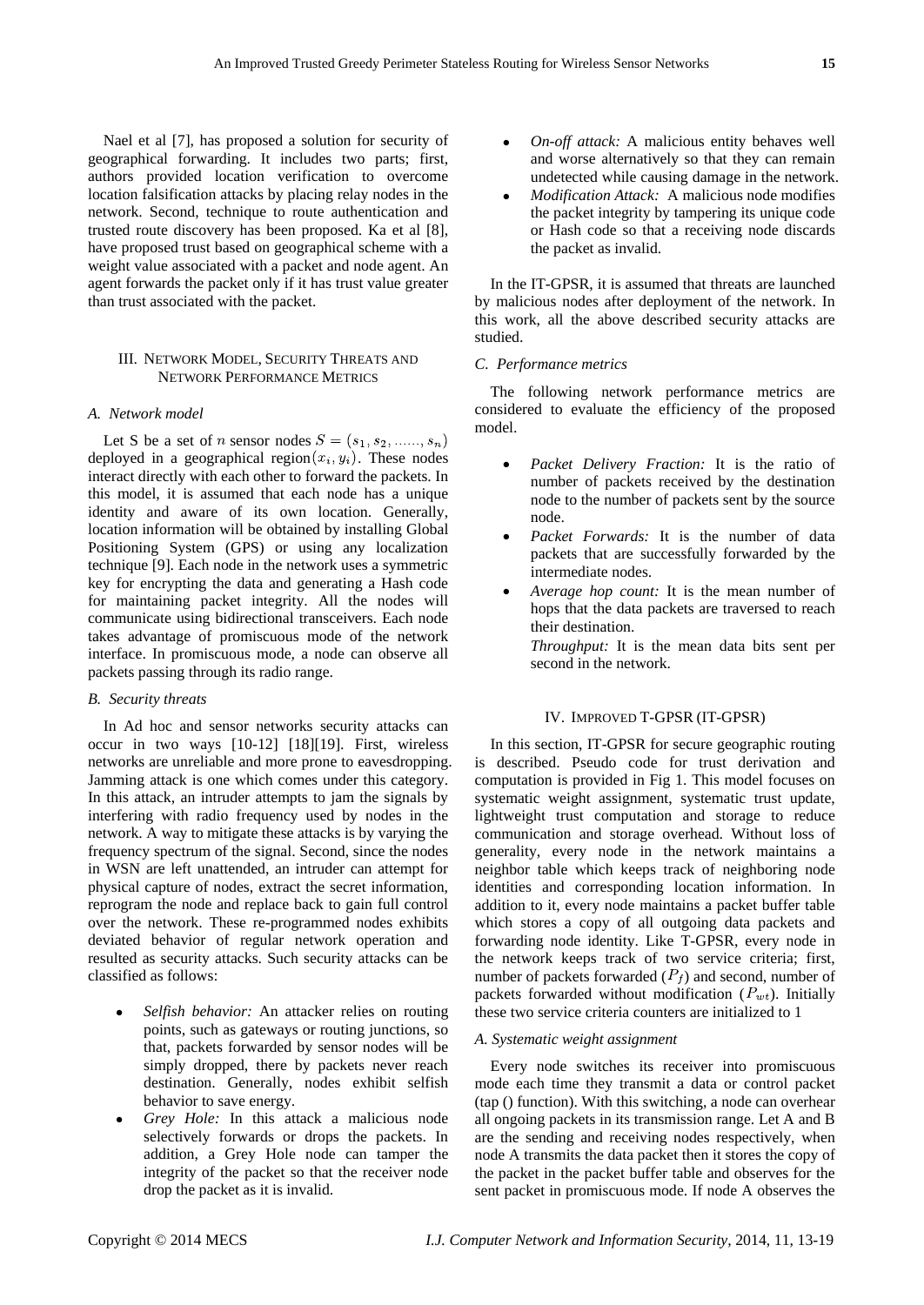transmitted data packet, then it verifies the packet integrity. If the packet integrity check fails then node A confirms that node B has performed modification attack. Otherwise, node A asserts that node B is a benign node. In addition to the observation related to modification attack, node checks for the benevolence showed in packet forwarding. With the positive observations, related service criteria counters are incremented and the negative observations related service criteria counters are decremented.

```
GPSR_ALIVE_EXPIRY = 3 * (bint_ + drate_ * bint_)
TUI = 2* GPSR_ALIVE_EXPIRY + random( bint_ * drate_)
 \text{init() } \{ \text{ // Initialize trust elements and scheduler} \text{ int } \text{r\_pf} = 1; \}int s_p f = 1;int r_pwt = 1;
int s_pwt = 1;
int Pf = 1;
 int Pwt = 1; 
 Trust_Scheduler(TUI); // Scheduling trust update
 }
// Data packet forwarding mechanism
 forward(Packet *p) {
vector<PBuffer *> pbuf; // Packet buffer table
  next_node = find_trusted_node(); // next node to forward
 // buffer the next node and packet in Packet buffer vector
  pubf->buffer(next_node, p->copy()); 
 schedule(p); // Schedule the packet 
 }
// Routine to find trusted node to forward data packet
find_trusted_node() {
 next\_node = -1;\overline{\bf{double}} tt = 0;
 for(i = 0; i < neighbor_count; i++) {
   // Skip if status is malicious
    if(node(i)->status == 1) continue;
   // compare the total trust and distance
   if (total\_trust(i) > tt_ & & & distance(i) < distance(next_node)) {
             next_node = i;
          t = total\_trust(i); } 
 } 
// return the trusted next node 
return next_node;
 }
// Promiscuous tap mode
tap(const Packet *p) {
  last_hop = packet_header(p)->last_hop;
 for(i=0;i<pbuf.size();i++) {
     Pbuffer *pb = pbuf.get(i);
    if(pb \text{-} \text{-} node \text{ id } == \text{last} \text{ hop}) Pf ++;
  r_pf ++;
 if(isValidPacket(pb->packet)) {
          Pwt++;
           r_pwt ++;
        } else { Pwt--; s_pwt++; }
  }
   // remove entry from packet buffer
   pbuf.remove(i);
   }
} 
// Routine for trust update interval
Trust_scheduler() {
 int bit_exp:4;
 double total_trust, exp_pf, exp_pwt;
 for (i=0;i<neighbor_table.size();i++) {
 // computing expectation of packet forwards
 \exp_p f(i) = r_p f(i)/(r_p f(i) + s_p f(i));<br>
|| computing expectation of packet into
       // computing expectation of packet integrity
  \exp\left[pwt(i) = r\right] = \exp\left(-\frac{pwt(i)}{r}\right)// computing resultant expectation and reducing the size of 
// the resultant expectations.
 bit_exp(i) = ceil(((exp_pf(i)+exp_pwt(i))/2) * 10);<br>// computing total trust
 total_trust(i) = exp_pf(i) * pf(i) + exp_pwt(i) * pwt(i);<br>// declare node as malicious if total_trust < 1
  \textbf{if}(\text{total\_trust}(i) < 1) status(i) = 1;
 }
init();
 }
```
Fig 1. Integrated trust model derivation, computation pseudo code

With these values, the direct trust of node A on node B can be computed using Eq  $(1)$ . The weights in the Eq  $(1)$  For example, number of packets forwarded and packets forwarded without tampering are one  $(P_{f=1}$  and  $P_{wt=1}$ ) and corresponding weights are  $W(P_f)$ =0.25 and  $W(P_{wt})$  $=0.75$  (according to [6]) then the total trust (TT) value is 1 (Eq.(1)). So, a node can be assumed trustworthy if it has trust value greater than one. In case of on-off and Grey hole attacks, a malicious node selectively drops or tampers the packets. If such attacks are launched in different proportions, for example, it is observed that  $P_f$ = 0 and  $P_{wt}$  = 1 then the total trust value is 0.75. In converse case, if  $P_{f=1}$  and  $P_{wt=0}$ , then the total trust value of node becomes 0.25. In a network, the packet forwards and drop cannot be proportional in the presence of Onoff, Sink hole, Black hole, Grey hole and modification attacks are launched in different proportions. Having a common weight throughout the network operation for a service criteria can not results into same importance over time. In mobility, a node may enter or leave the transmission range of observing nodes. So, there is a need for balancing the total trust with respect to weights in the presence of any kind of attacks in any proportion. In this connection, a modification is done in this paper that the weights should be adaptive rather than heuristic. It will be more realistic if the weights vary with time and service observations. Thus, the latest interaction has new weights and can lead to effective routing decisions. To meet this, in IT-GPSR, the weights are obtained through the Beta expectation [13-14]. During interaction and observations with neighbors, a positive experience ( $\alpha$ ) is rated as 1 and a negative experience ( $\beta$ ) is rated as 0. Reputation score is the expectation value of Beta probability density function (PDF) . A Beta PDF denoted by  $beta(p|\alpha, \beta)$  and can be expressed by using gamma function Γ.

are set heuristically based on the priority of the service.

$$
beta(p|\alpha, \beta) = \frac{\Gamma(\alpha + \beta)}{\Gamma(\alpha)\Gamma(\beta)} \cdot p^{(\alpha - 1)} \cdot (1 - p)^{(\beta - 1)} \quad (2)
$$

Where,  $\hat{p}$  is first order probability variable and  $0 \le p \le 1, \alpha, \beta > 0$ . The function is with the restriction that the probability variable  $p = 0$  if  $\alpha < 1$  and  $p = 1$  if  $\beta$  < 1. Expectation is given by  $E(p) = \alpha/(\alpha + \beta)$ . Where  $\alpha, \beta$  are ratings of r positive and s negative outcomes with  $\alpha = r + 1$  and  $\beta = s + 1$ . The PDF  $beta(p|\alpha, \beta)$  represents second order probability. The fist order variable P is continuous and  $p \in [0, 1]$ . So, with the first order value  $P$ , PDF in Eq.(2) is very small hence meaning less. As a remedy to this situation one can make use of either  $\int_{p_1}$  beta $(p|\alpha, \beta)$  or simply by considering the expectation of  $P$ . A simple solution to compute the trust is by using expectation of  *is given by.* 

$$
E(p) = \frac{r+1}{r+s+2} \tag{3}
$$

The weights in Eq  $(1)$  is rewritten using Eq  $(3)$  as  $W(P_f) = E(p_f)$  and  $\overline{W}(P_{wt}) = E(p_{wt})$ , in the case if a node behavior is stable. Otherwise,  $W(P_f) = 1 - (1/m_f)$  $W(P_{wt}) = 1 - (1/m_{wt})$  and  $m_f \ge 1, m_{wt} \ge 1$ . Where,  $m_f$  and  $m_{wt}$  are the number of interactions related to packet forwards and packet forwards without tampering.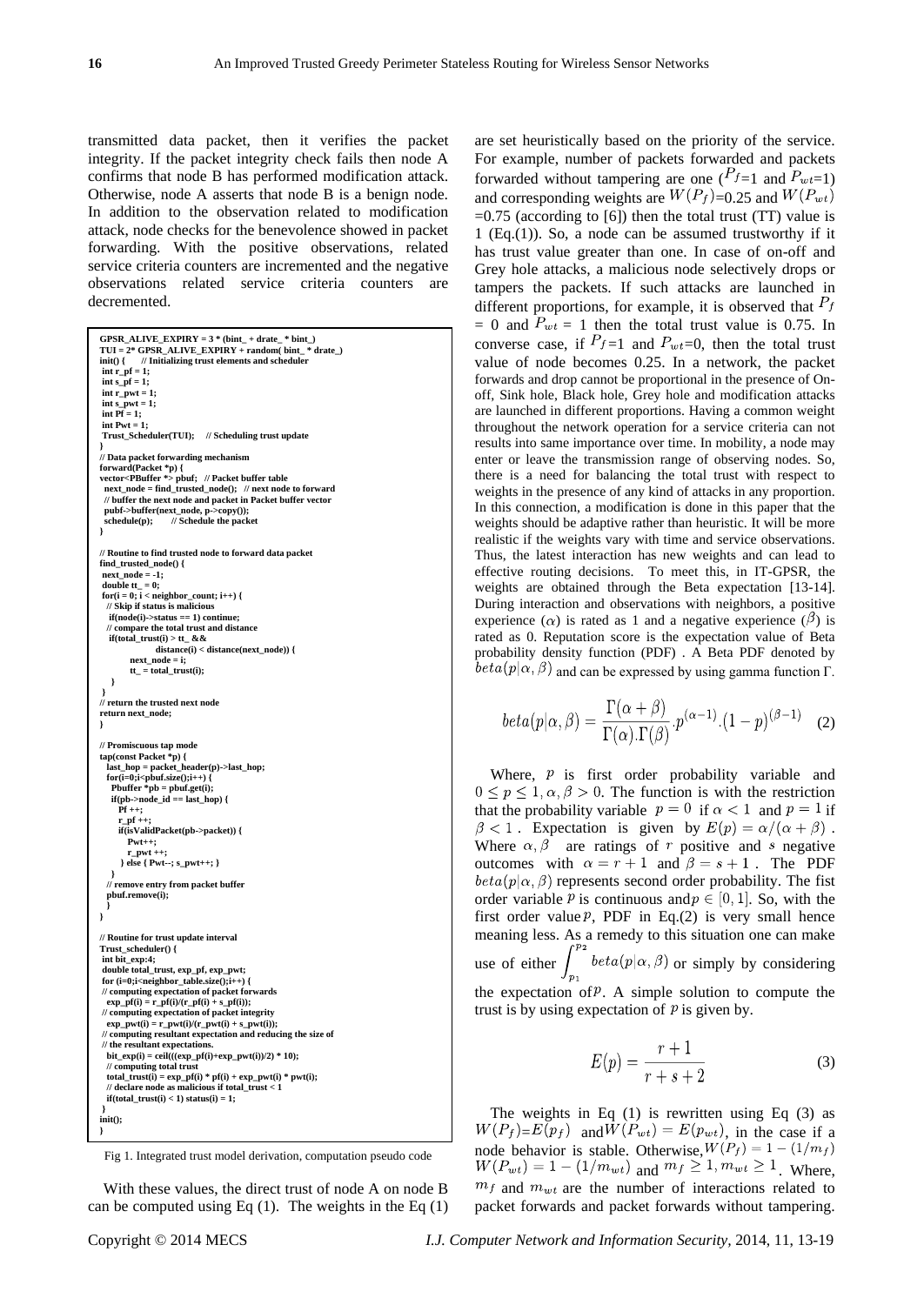These weights balance the observations to detect the malicious nodes and weight values are maintained between 0 and 1. Finally, the total trust of a neighboring node  $\hat{j}$  is calculated as

$$
TT(node_j) = E(P_f).P_f + E(P_{wt}).P_{wt}
$$
 (4)

#### *B. Systematic trust updation*

Trust update interval is a vital factor to be taken into account in trust models. After every TUI, a node reaches a conclusion on neighboring nodes based on their behavior. In [6], TUI value is set heuristically, however, there should be a systematic mechanism to decide TUI. Large gap between TUIs may not reach to good decisions. For example, among 50 nodes in a network, 10 nodes are sending data packets at a rate of 4 packets per second and TUI are set to 5 seconds, between two TUIs the total number of packets released from all sources will be 10\*4\*5=200. If several attacks are launched in different proportions in the network, then all sending nodes can get information about malicious nodes only after losing less than or equal to 200 packets. In mobile scenarios, when a node is moving in a terrain it can discover new neighbors and old neighbors may disappear. In such situations, if difference between two TUIs is large then observing nodes may disappear so that the trust computation of those nodes becomes meaningless. So in IT-GPSR, TUI value is set based on the data rate and beacon interval. When data rate is high the reduction in TUI value can help in improving the packet delivery ratio. In GPSR [5], if a node does not receive a beacon from its neighbors within a time period (also called beacon expiry or alive expiry period) of three times of beacon internal time then it considers that node as dead node and removes the entry from the neighbor table. Motivated from this method, in IT-GPSR, the TUI value is set based on data rate and beacon interval. It is formulated as TUI =  $2$  \*  $GPSR\_ALIVE\_EXPIRY + U (drate_* * bint_*), where,$ drate\_ and bint\_ are the data rate and beacon interval. U (.) generates a uniform random number between 0 and drate \*bint . GPSR\_ALIVE\_EXPIRY is set as  $3 * (bint$ + drate\_ \* bint\_). This procedure pseudo code provided in Trust scheduler() function in Figure 1. In case of static networks, TUI is set to 5.0 Seconds as set in [6].

## *C. Lightweight trust computation and storage*

After having the expectation and count values of the services criteria, for every TUI, node computes total trust value of neighboring nodes. The trust computation and final TT value composed of floating point values which require more space to store in a node memory as compared to any other data type values. To overcome this, IT-GPSR employs lightweight trust computation and storage with expectation values. It is formulated as

$$
TT = \left[ \left( \frac{E(P_w) + E(P_{wt})}{2} \right) .10 \right] \tag{5}
$$

Where,  $\lceil \cdot \rceil$  converts the computed value to next nearest integer. In other words, it performs ceil () operation. Since the expectation value is computed with positive and negative observations, count values of service criteria can be neglected. For example, with the Beta reputation system, if a node computes expectations as  $E(P_f) = 0.75$ and  $E(P_{wt}) = 0.5$  then the TT value become 6 (Eq (5)). To store the obtained trust value 4-bit memory space is sufficient (4-bit can support from 0 to 15). Since the

#### Table 1: Simulation parameters

| <b>Examined Protocols</b>      | T-GPSR And It-GPSR           |
|--------------------------------|------------------------------|
| Simulation Time                | 600 Seconds                  |
| Simulation Area                | $1500 \text{ X } 300$ meters |
| Number Of Nodes                | 50                           |
| <b>Transmission Range</b>      | 250 meters                   |
| <b>Mobility Model</b>          | Random way point             |
| Maximum Speed                  | $20 \text{ m/s}$             |
| <b>Traffic Type</b>            | <b>CBR</b> Over UDP          |
| <b>Maximum Connections</b>     | 15                           |
| Packet Size                    | 512 bytes                    |
| Packet Rate                    | 4 packets/second             |
| <b>Maximum Malicious Nodes</b> | 25                           |

energy consumption in sensor nodes are computed based on the number of bits transmitted, the proposed technique can substantially reduce the energy consumption and at the same time communication overhead. In this way the total expectation is maintained between 0 and 1, and the TT value is maintained between 1 and 10.

Finally, several trust systems are designed with an option of broadcasting secondary trust information. However, it is disadvantageous in many cases. A malicious node can launch reputation based attacks such as ballot stuffing and bad mouthing [3]. Ballot stuffing is an attack in which a malicious node promotes itself with high trust value. Whereas in bad mouthing attack, a malicious node intentionally damages other nodes' reputation by continuously advertising poor trust value. In IT-GPSR, promoting second hand trust information is limited using piggybacking lower trust values (below 5) and related node identities on all data packets once for every TUI to reduce congestion in the network. Since all nodes operate in promiscuous mode, every node along the data packet forward path can overhear the secondary trust information. The observed secondary trust is updated with primary information to make efficient routing decisions.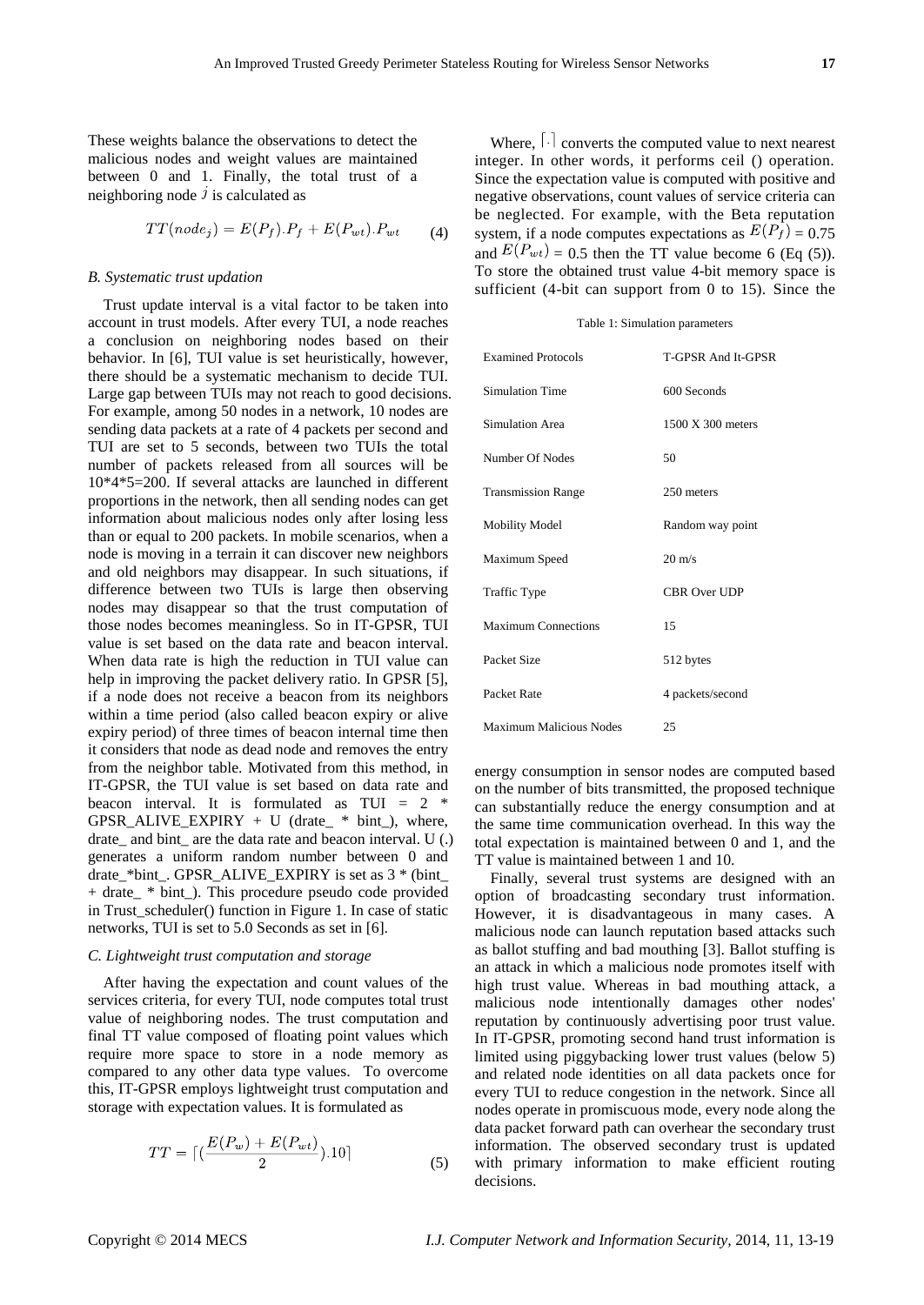#### V. SIMULATION STUDY

#### *A. Simulation environment*

The ns-2.35 [16] tool was used to evaluate the integrated trust model. Legacy code of GPSR [17] was ported to ns-2.35 and T-GPSR [6], IT-GPSR are built over it. Standard IEEE 802.11 Mac was used for simulation. The simulations were conducted on 25 static and dynamic random node topologies, and mean values of the results are presented. Beacon interval was set as a random value between 0.5 and 1.0 in dynamic networks. This paper assumes that security attacks are possible only after some time of network operation and the attacks are launched in incremental fashion. Security attacks described in section 2 are launched in incremental fashion in different proportions. Simulation parameters are listed in Table 1.

## *B. Result Analysis*

Fig 2 (a) plots the packet delivery fraction (pdf) performance of IT-GPSR over T-GPSR and it is found that the pdf has steadily increased in IT-GPSR. In any malicious scenario, IT-GPSR exhibit minimum 8-10% improvement in pdf over T-GPSR. The results depict that IT-GPSR improved the packet delivery fraction up to 10% in the presence of 50% of malicious in the network.

Fig 2 (b) plots that the number of packets forwarded in the IT-GPSR is very high even in the presence of 50% of malicious nodes. IT-GPSR employs piggy backing second hand trust information. Each node in promiscuous mode monitors the information and updates their trust tables. Continuous availability of second hand information along with direct observations gives the ability to normal nodes to accurately identify the next best node. In addition, fresh trust information will be available on every node for every TUI period instead of a heuristic time period. This further enhances the ability of detecting the best next node to forward data. While forwarding packets, a node selects its immediate best neighbor based on trust values instead of nearer node to the destination. For every TUI, neighboring nodes with TT value less than 5 are labeled as malicious and discarded from searching next best node to forward data packets. So, a node looks for trustworthy node rather than the nearest node to the destination. It makes the packets to take additional routes than o packets. So, a node looks for trustworthy node rather than the nearest node to the destination. It makes the packets to take additional routes than optimal paths. Hence, it increases the average number of hops a packet can traverse. Taking additional paths can also lead to rising in packet forwards between source and destination. Fig 2(c) plots this result. The average hop count is stable and steadily decremented as the number of malicious nodes increases in the network. This means that IT-GPSR is able to find the next best node with high trust value in the shortest path between source and destination.



Fig.2. Network performance metrics. a) Packet delivery ratio b) Number of packet forwards c) Average hop count d) Average throughput

Fig 2 (d) plots that IT-GPSR result in increasing throughput. As the number of data forwards increase, number of data bits sent in the network also increases. IT-GPSR enables the nodes to increase the capability of